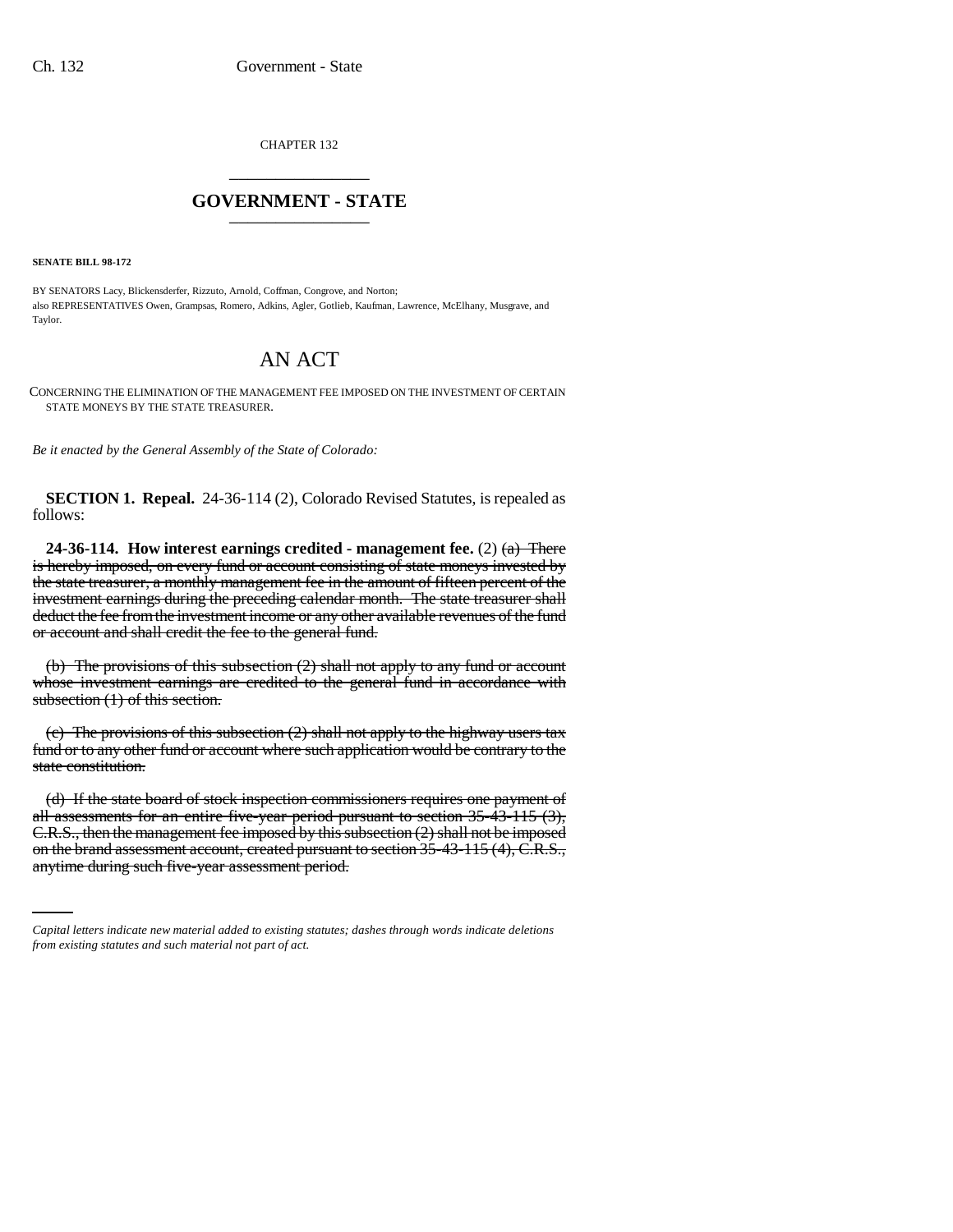(e) The provisions of this subsection (2) shall not apply to the wildlife cash fund or to any fund or account where, in the opinion of the attorney general, such application would result in the loss of federal funds pursuant to federal statute or regulation.

(f) The provisions of this subsection (2) shall not apply to the funds invested on behalf of the university of Colorado, the state board of agriculture, the university of northern Colorado, the trustees of the state colleges in Colorado, or the state board for community colleges and occupational education.

 $(g)$  The provisions of this subsection  $(2)$  shall not apply to the special revolving enterprise account designated as the correctional industries account in section  $17 - 24 - 113$  (3), C.R.S.

(h) The provisions of this subsection (2) shall not apply to the Colorado uninsurable health insurance plan cash fund.

(i) The provisions of this subsection (2) shall not apply to any account in the Colorado water conservation board construction fund.

**SECTION 2.** 17-24-113 (3), Colorado Revised Statutes, is amended to read:

**17-24-113. Business operations and budget.** (3) All revenues collected by the division from the sale of industry goods and services and from the transfer, sale, lease, or disposal of excess or surplus equipment and supplies shall be transmitted to the state treasurer, who shall credit the same to a special revolving enterprise account designated as the correctional industries account. All interest derived from the deposit and investment of moneys in the correctional industries account shall be credited to said account. No investment earnings or other moneys in the correctional industries account shall be subject to the management fee imposed pursuant to section 24-36-114, C.R.S. All moneys in said account shall be used for the purchase of requirements necessary for the production of industry goods and services, for the responsibilities set forth in section 17-24-106.6, and for all necessary personnel, in accordance with the annual appropriation by the general assembly; but such account shall not exceed the requirements of activities authorized by this article, as determined necessary by the director, and any excess, upon order of the director, shall be transferred to the general fund by the state treasurer.

**SECTION 3.** 23-30-106 (1), Colorado Revised Statutes, is amended to read:

**23-30-106. State board of agriculture fund - creation - control - use.** (1) There is hereby created in the state treasury the state board of agriculture fund which shall be under the control of and administered by the state board of agriculture in accordance with the provisions of this article. Except as otherwise allowed by section 24-36-103 (2), C.R.S., all moneys received or acquired by the state board of agriculture or any of the institutions it governs, whether by appropriation, grant, contract, or gift, by sale or lease of surplus real or personal property, or by any other means, whose disposition is not otherwise provided for by law, and all interest derived from the deposit and investment of moneys in the fund shall be credited to said fund. The moneys in the fund are hereby continuously appropriated to the state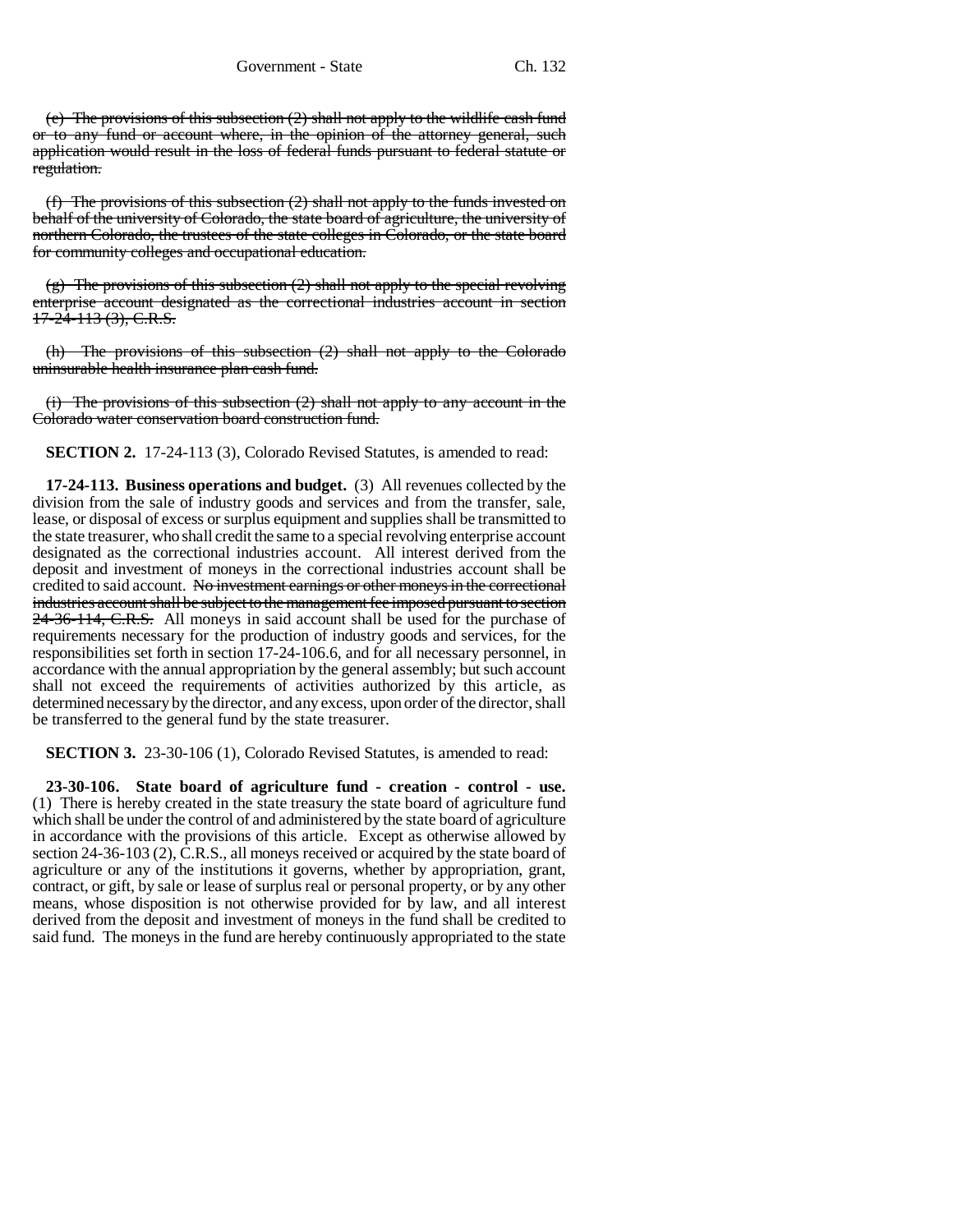board of agriculture and shall remain in the fund and shall not be transferred or revert to the general fund of the state at the end of any fiscal year. No investment earnings or other moneys in the state board of agriculture fund shall be subject to any management fee imposed pursuant to section 24-36-114, C.R.S.

**SECTION 4.** 23-40-103.5 (1), Colorado Revised Statutes, is amended to read:

**23-40-103.5. Board of trustees for the university of northern Colorado fund - creation - control - use.** (1) There is hereby created in the state treasury the board of trustees for the university of northern Colorado fund which shall be under the control of and administered by the board of trustees for the university of northern Colorado in accordance with the provisions of this article. Except as otherwise allowed by section 24-36-103 (2), C.R.S., all moneys received or acquired by the board of trustees for the university of northern Colorado or by the university of northern Colorado, whether by appropriation, grant, contract, or gift, by sale or lease of surplus real or personal property, or by any other means, whose disposition is not otherwise provided for by law, and all interest derived from the deposit and investment of moneys in the fund shall be credited to said fund. The moneys in the fund are hereby continuously appropriated to the board of trustees for the university of northern Colorado and shall remain in the fund and shall not be transferred or revert to the general fund of the state at the end of any fiscal year. No investment earnings or other moneys in the fund shall be subject to the management fee imposed pursuant to section 24-36-114, C.R.S.

**SECTION 5.** 23-50-103.5 (1), Colorado Revised Statutes, is amended to read:

**23-50-103.5. Trustees of the state colleges in Colorado fund - creation control - use.** (1) There is hereby created in the state treasury the trustees of the state colleges in Colorado fund which shall be under the control of and administered by the trustees of the state colleges in Colorado in accordance with the provisions of this article. Except as otherwise allowed by section 24-36-103 (2), C.R.S., all moneys received or acquired by the board or by any of the institutions it governs, whether by appropriation, grant, contract, or gift, by sale or lease of surplus real or personal property, or by any other means, whose disposition is not otherwise provided for by law, and all interest derived from the deposit and investment of moneys in the fund shall be credited to said fund. The moneys in the fund are hereby continuously appropriated to the board and shall remain in the fund and shall not be transferred or revert to the general fund of the state at the end of any fiscal year. No investment earnings or other moneys in the fund shall be subject to any management fee imposed pursuant to section 24-36-114, C.R.S.

**SECTION 6.** 23-60-107 (1), Colorado Revised Statutes, is amended to read:

**23-60-107. State board for community colleges and occupational education fund - creation - control - use.** (1) There is hereby created in the state treasury the state board for community colleges and occupational education fund which shall be under the control of and administered by the board in accordance with the provisions of this article. Except as otherwise allowed by section 24-36-103 (2), C.R.S., all moneys received or acquired by the board or by any of the institutions it governs, whether by appropriation, grant, contract, or gift, by sale or lease of surplus real or personal property, or by any other means, whose disposition is not otherwise provided